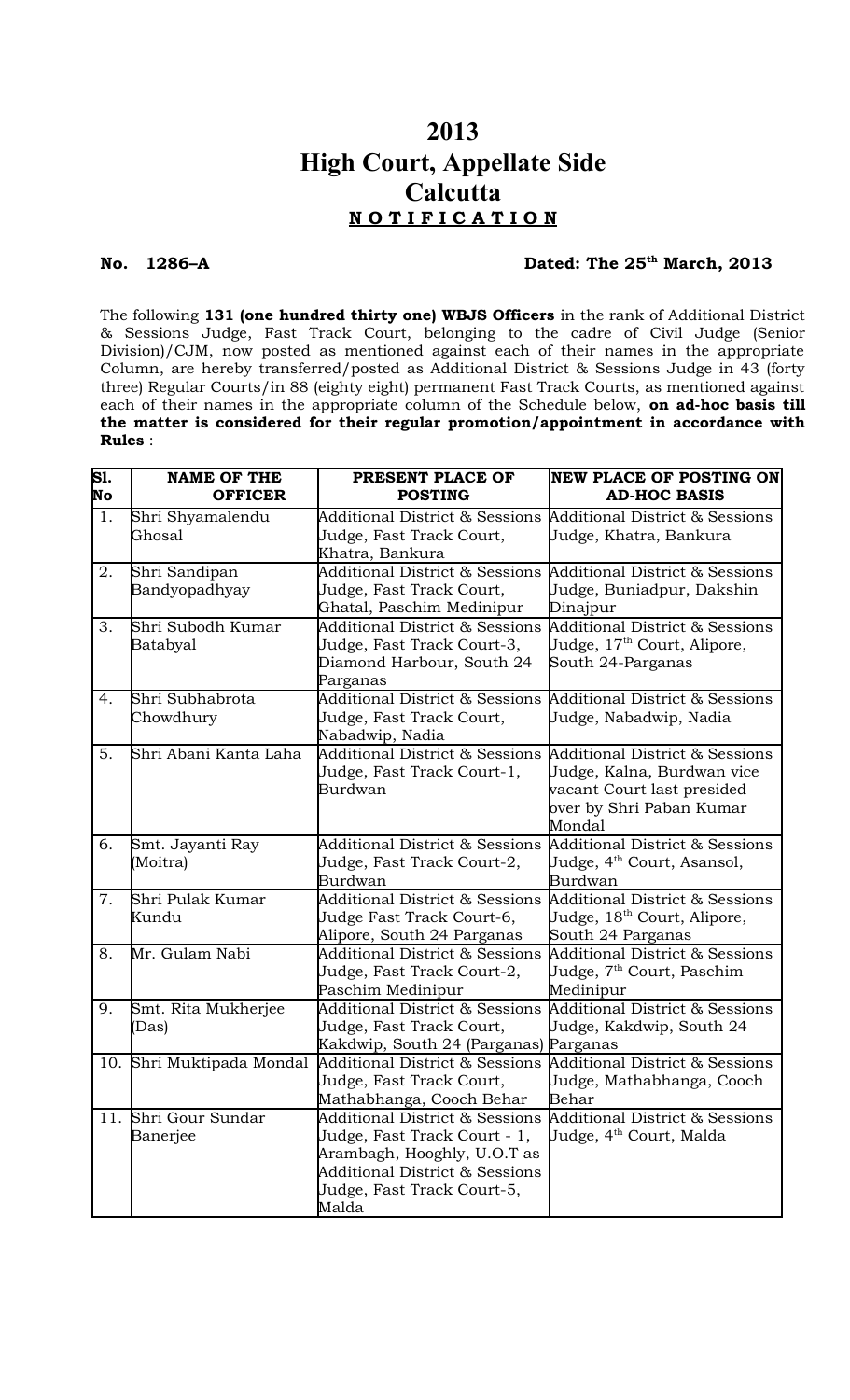|     | 12. Smt. Jayati<br>Bhattacharyya (Das) | Judge, Fast Track Court-2,<br>Bichar Bhawan, Calcutta                                                                                                        | Additional District & Sessions Additional District & Sessions<br>Judge, 7 <sup>th</sup> Court, Barasat,<br>North 24 Parganas, vice<br>vacant Court, last presided<br>over by Md. Shabbar Rashidi |
|-----|----------------------------------------|--------------------------------------------------------------------------------------------------------------------------------------------------------------|--------------------------------------------------------------------------------------------------------------------------------------------------------------------------------------------------|
|     | 13. Shri Somnath<br>Mukherjee          | Judge, Fast Track Court - 2,<br>Sealdah, South 24 Parganas                                                                                                   | Additional District & Sessions Additional District & Sessions<br>Judge, 2 <sup>nd</sup> Court, Sealdah,<br>South 24 Parganas                                                                     |
|     | Barman                                 | Judge, Fast Track Court-1,<br>Howrah                                                                                                                         | 14. Shri Dwijendranath RoyAdditional District & SessionsAdditional District & Sessions<br>Uudge, Uluberia, Howrah.                                                                               |
| 15. | Shri Debashis Halder                   | Judge, Fast Track Court-6,<br>Bichar Bhawan, Calcutta                                                                                                        | Additional District & SessionsAdditional District & Sessions<br>2 <sup>nd</sup><br>Judge,<br>Court,<br>Barrackpore,<br>North<br>24<br>Parganas.                                                  |
|     | 16. Shri Asish Kumar Das               | Judge, Fast Track Court - 2,<br>Jangipur, Murshidabad                                                                                                        | Additional District & Sessions Additional District & Sessions<br>Judge, 2 <sup>nd</sup> Court, Jangipur,<br>Murshidabad                                                                          |
|     | 17. Shri Rabindra Nath<br>Malik        | Judge, Fast Track Court-1,<br>Berhampore, Murshidabad                                                                                                        | Additional District & Sessions Additional District & Sessions<br>Uudge, Lalbagh, Murshidabad                                                                                                     |
|     | 18. Shri Karna Prosad<br>Burman        | Judge, Fast Track Court,<br>Raghunathpur, Purulia                                                                                                            | Additional District & Sessions Additional District & Sessions<br>Uudge, Raghunathpur,<br>Purulia                                                                                                 |
|     | 19. Shri Tapan Kumar<br>$Sinha - II$   | Judge, Fast Track Court-2,<br>Tamluk, Purba Medinipur                                                                                                        | Additional District & Sessions Additional District & Sessions<br>Judge, 3 <sup>rd</sup> Court, Tamluk,<br>Purba Medinipur                                                                        |
| 20. | Shri Shyamal Kumar<br>Roy Chowdhury    | Judge, Fast Track Court-3,<br>Alipurduar, Jalpaiguri                                                                                                         | Additional District & SessionsAdditional District & Sessions<br>Judge, Amta, Howrah.                                                                                                             |
|     | 21. Shri Asim Kumar Das                | Judge, Fast Track Court,<br>Kurseong, Darjeeling                                                                                                             | Additional District & Sessions Additional District & Sessions <br>Uudge, Kalyani, Nadia.                                                                                                         |
|     | 22. Shri Pradip Barman                 | Judge, Fast Track Court-3,<br>Paschim Medinipur                                                                                                              | Additional District & Sessions Additional District & Sessions<br>Judge, Ghatal, Paschim<br>Medinipur                                                                                             |
|     | 23. Shri Daman Prosad<br><b>Biswas</b> | Judge, Fast Track Court-4,<br>Tamluk, Purba Medinipur                                                                                                        | Additional District & Sessions Additional District & Sessions <br>Judge, Tehatta, Nadia.                                                                                                         |
|     | 24. Shri Amit<br>Chattopadhyay         | Judge, Fast Track Court-1,<br>Alipurduar, Jalpaiguri                                                                                                         | Additional District & SessionsAdditional District & Sessions<br>Judge, 1 <sup>st</sup> Court, Serampore,<br>Hooghly.                                                                             |
| 25. | Shri Prabir Kumar<br>Mishra            | Judge, Fast Track Court-6,<br>Malda                                                                                                                          | Additional District & Sessions Additional District & Sessions<br>Judge, 5 <sup>th</sup> Court, Malda                                                                                             |
| 26. | Shri Partha Sarathi<br>Chakraborty     | Judge, Fast Track Court,<br>Jhargram, Paschim<br>Medinipur                                                                                                   | Additional District & Sessions Additional District & Sessions<br>Uudge, Jhargram, Paschim<br>Medinipur                                                                                           |
|     | 27. Shri Shyam Prakash<br>Rajak        | Judge, Fast Track Court - 1,<br>Islampur, Uttar Dinajpur,<br>$U.O.T$ as Additional District $\&$<br>Sessions Judge, Fast Track<br>Court-1, Arambagh, Hooghly | Additional District & Sessions Additional District & Sessions<br>Uudge, 2 <sup>nd</sup> Court, Arambagh,<br>Hooghly.                                                                             |
|     |                                        | Judge, Fast Track Court-2,<br>Arambagh, Hooghly                                                                                                              | 28. Shri Tarak Nath Bhagat Additional District & Sessions Additional District & Sessions<br>Uudge, Kurseong, Darjeeling                                                                          |
|     |                                        | Judge, Fast Track Court-3,<br>Jangipur, Murshidabad                                                                                                          | 29. Shri Bidyut Kumar Roy Additional District & Sessions Additional District & Sessions<br>Uudge, Kandi, Murshidabad,<br>vice vacant Court last<br>presided over by Shri Pinaki<br>Ranjan Jha    |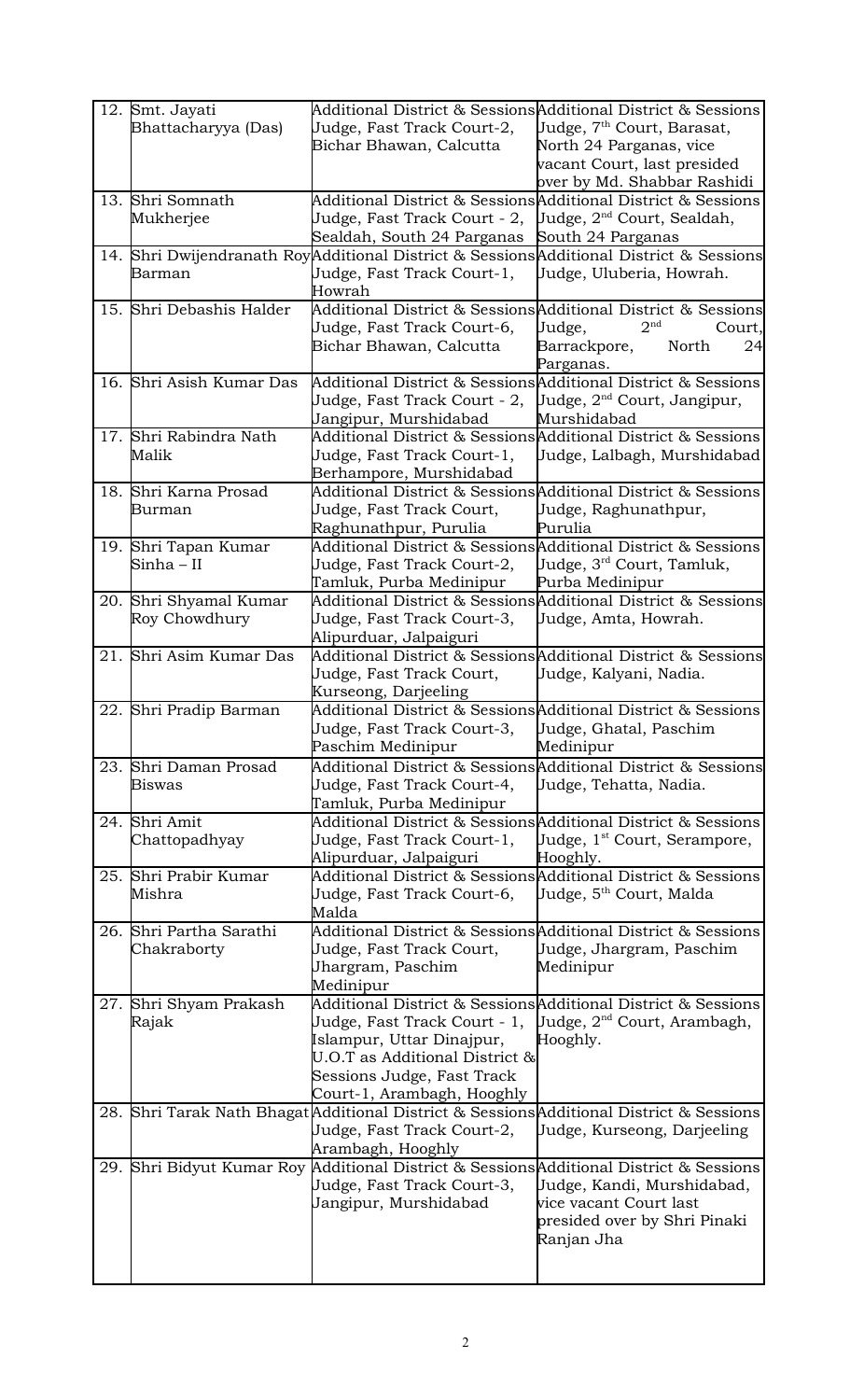|     |                                    | Judge, Fast Track Court-10, Judge, 3rd Court,                                                    | 30. Shri Sandip Chowdhury Additional District & Sessions Additional District & Sessions                                    |
|-----|------------------------------------|--------------------------------------------------------------------------------------------------|----------------------------------------------------------------------------------------------------------------------------|
|     |                                    | Balurghat, Dakshin Dinajpur Barrackpore, North 24                                                | Parganas                                                                                                                   |
|     | 31. Smt. Sanchita Sarkar           | Additional District & SessionsUudge,<br>Judge, Fast Track Court-4,<br>Alipore, South 24 Parganas | Bench-II,<br>City<br>Sessions Court, Calcutta.                                                                             |
|     | 32. Shri Sujit Kimar<br>Mehrotra   | Judge, Fast Track Court-1,<br>Barasat, North 24 Parganas                                         | Additional District & Sessions Additional District & Sessions<br>Judge, 1 <sup>st</sup> Court,<br>Barrackpore, vice vacant |
|     |                                    |                                                                                                  | Court last presided over by<br>Shri Sudip Niyogi                                                                           |
|     | 33. Shri Dilip Kumar Das           | Judge, Fast Track Court-3,<br>Bongaon, North 24 Parganas  North 24 Parganas                      | Additional District & Sessions Additional District & Sessions<br>Judge, 2 <sup>nd</sup> Court, Bongaon,                    |
|     | 34. Smt. Arti Sharma Roy           | Judge, Fast Track Court-3,<br>Bashirhat, North 24 ParganasHooghly                                | Additional District & Sessions Additional District & Sessions<br>Uudge, Chandernagore,                                     |
|     | 35. Smt. Rupanjana<br>Chakraborty  | Judge, Fast Track Court-1,<br>Asansol, Burdwan                                                   | Additional District & Sessions Additional District & Sessions<br>Uudge, Ranaghat, Nadia                                    |
|     | 36. Shri Pradip Banerjee           | Judge, Fast Track Court-1,<br>Contai, Purba Medinipur                                            | Additional District & Sessions Additional District & Sessions<br>Judge, 2 <sup>nd</sup> Court, Contai,<br>Purba Medinipur  |
|     | 37. Smt. Kaberi Basu               | Judge, Fast Track Court-1,<br>Jalpaiguri                                                         | Additional District & Sessions Additional District & Sessions<br>Uudge, Mal, Jalpaiguri                                    |
|     | 38. Shri Manas Bera                | Judge, Fast Track Court-3,<br>Rampurhat, Birbhum                                                 | Additional District & Sessions Additional District & Sessions<br>Uudge, Bolpur, Birbhum                                    |
|     | 39. Shri Sankar Mani<br>Tripathi   | Judge, Fast Track Court-1,<br>Alipore, South 24 Parganas                                         | Additional District & Sessions Additional District & Sessions<br>Uudge, Dinhata, Cooch Behar                               |
|     | 40. Smt. Sudeshna De<br>Chatterjee | Judge, Fast Track Court-1,<br>Baruipore, South 24<br>Parganas                                    | Additional District & Sessions Additional District & Sessions<br>Uudge, Baruipore, South 24<br>Parganas                    |
|     | 41. Smt. Durga Khaitan             | Judge, Fast Track Court-5,<br>Barasat, North 24 Parganas                                         | Additional District & Sessions Additional District & Sessions<br>Judge, Bishnupur, Bankura.                                |
|     | 42. Shri Somnath<br>Chakraborty    | Judge, Fast Track Court-2,<br>Haldia, Purba Medinipur                                            | Additional District & SessionsAdditional District & Sessions<br>Judge, Haldia, Purba<br>Medinipur                          |
|     | 43. Shri Ashis Kumar<br>Hazra      | Judge, Fast Track Court-1,<br>Serampore, Hooghly                                                 | Additional District & Sessions Additional District & Sessions<br>Judge, 2 <sup>nd</sup> Court, Serampore,<br>Hooghly       |
|     | 44. Shri Manojyoti<br>Bhattacharya | Judge, Fast Track Court-3,<br>Asansol, Burdwan                                                   | Additional District & Sessions Additional District & Sessions<br>Judge, Fast Track Court-1,<br>Asansol, Burdwan            |
|     | 45. Smt. Seuli Biswas              | Judge, Fast Track Court-2,<br>Krishnagar, Nadia                                                  | Additional District & Sessions Additional District & Sessions<br>Uudge, Fast Track Court-2,<br>Krishnagar, Nadia           |
|     | 46. Shri Sanjoy<br>Mukhopadhyay    | Judge, Fast Track Court-4,<br>Malda                                                              | Additional District & Sessions Additional District & Sessions<br>Judge, Fast Track Court-3,<br>Malda                       |
|     | 47. Shri Mahananda Das             | Judge, Fast Track Court-1,<br>Basirhat, North 24 Parganas                                        | Additional District & Sessions Additional District & Sessions<br>Judge, Fast Track Court-1,<br>Basirhat, North 24 Parganas |
| 48. | Shri Arun Kiran<br>Bandyopadhyay   | Judge, Fast Track Court-2,<br>Kalyani, Nadia                                                     | Additional District & Sessions Additional District & Sessions<br>Uudge, Fast Track Court-1,<br>Jalpaiguri                  |
|     | 49. Shri Subhankar Sen             | Judge, Fast Track Court-5,<br>Bichar Bhawan, Calcutta                                            | Additional District & Sessions Additional District & Sessions<br>Judge, Fast Track Court-1,<br>Burdwan                     |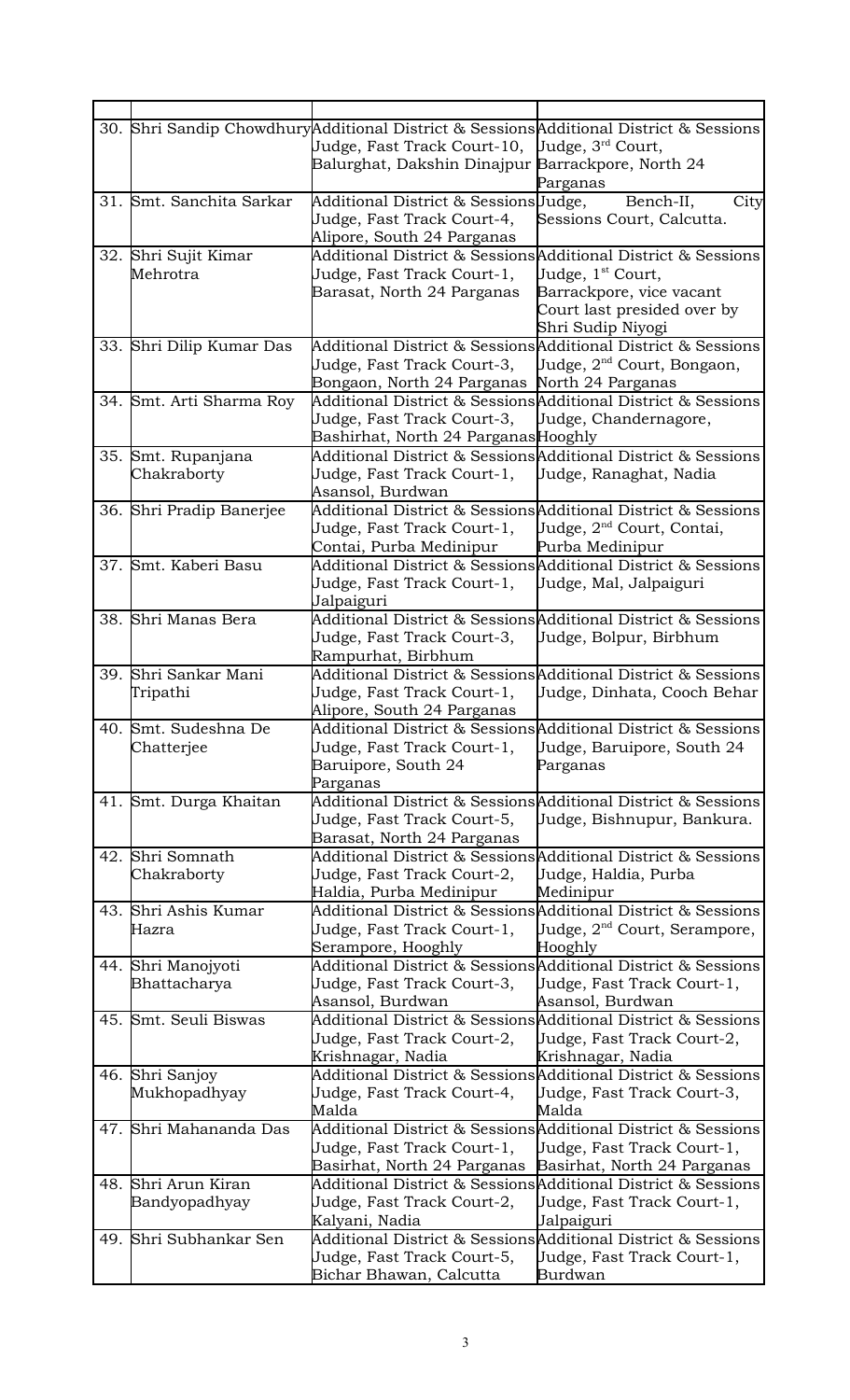| 50. Shri Anupam Maity          | Judge, Fast Track Court,<br>Durgapur, Burdwan                                   | Additional District & SessionsAdditional District & Sessions<br>Judge, Fast Track Court,<br>Durgapur, Burdwan |
|--------------------------------|---------------------------------------------------------------------------------|---------------------------------------------------------------------------------------------------------------|
|                                |                                                                                 |                                                                                                               |
| 51. Shri Kallol                |                                                                                 | Additional District & SessionsAdditional District & Sessions                                                  |
| Chattopadhyay                  | Judge, Fast Track Court-1,                                                      | Judge, Fast Track Court-1,                                                                                    |
|                                | Ranaghat, Nadia<br>Additional District & SessionsAdditional District & Sessions | Berhampore, Murshidabad                                                                                       |
| 52. Shri Somesh Chandra<br>Pal | Judge, Fast Track Court-2,                                                      | Judge, Fast Track Court-1,                                                                                    |
|                                | Dinhata, Cooch Behar                                                            | Alipurduar, Jalpaiguri                                                                                        |
| 53. Shri Arpan Kumar           | Additional District & SessionsAdditional District & Sessions                    |                                                                                                               |
| Chattopadhyay                  | Judge, Fast Track Court-3,                                                      | Uudge, Fast Track Court-3,                                                                                    |
|                                | Barasat, North 24 Parganas                                                      | Barasat, North 24 Parganas                                                                                    |
| 54. Shri Santanu               |                                                                                 | Additional District & SessionsAdditional District & Sessions                                                  |
| Mukhopadhyay                   | Judge, Fast Track Court,                                                        | Judge, Fast Track Court,                                                                                      |
|                                | Buniadpur, Dakshin                                                              | Balurghat, Dakshin Dinajpur                                                                                   |
|                                | Dinajpur                                                                        |                                                                                                               |
| 55. Shri Nirvan Khesong        | Additional District & Sessions Additional District & Sessions                   |                                                                                                               |
|                                | Judge, Fast Track Court-3,                                                      | Judge, Fast Track Court-3,                                                                                    |
|                                | Howrah                                                                          | Howrah                                                                                                        |
| 56. Shri Bhaskar               |                                                                                 | Additional District & SessionsAdditional District & Sessions                                                  |
| Bhattacharya                   | Judge, Fast Track Court-2,                                                      | Uudge, Fast Track Court-2,                                                                                    |
|                                | Malda                                                                           | Malda                                                                                                         |
| 57. Smt. Kumkum Singha         |                                                                                 | Additional District & SessionsAdditional District & Sessions                                                  |
|                                | Judge, Fast Track Court-2,                                                      | Judge, Fast Track Court-2,                                                                                    |
|                                | Rampurhat, Birbhum                                                              | Tamluk, Purba Medinipore                                                                                      |
| 58. Shri Mihir Kumar<br>Mondal |                                                                                 | Additional District & Sessions Additional District & Sessions                                                 |
|                                | Judge, Fast Track Court-2,<br>Ranaghat, Nadia                                   | Judge, Fast Track Court,<br>Ranaghat, Nadia                                                                   |
| 59. Shri Sanjeev Kumar         |                                                                                 | Additional District & Sessions Additional District & Sessions                                                 |
| Sharma                         | Judge, Fast Track Court - 3,                                                    | Judge, Fast Track Court-1,                                                                                    |
|                                | Tamluk, Purba Medinipore,                                                       | Islampur, Uttar Dinajpur                                                                                      |
|                                | U.O.T as Additional District &                                                  |                                                                                                               |
|                                | Sessions Judge, Fast Track                                                      |                                                                                                               |
|                                | Court-1, Islampur, Uttar                                                        |                                                                                                               |
|                                | Dinajpur                                                                        |                                                                                                               |
| 60. Shri Manas Ranjan          |                                                                                 | Additional District & Sessions Additional District & Sessions                                                 |
| Sanyal                         | Judge, Fast Track Court,                                                        | Judge, Fast Track Court-3,                                                                                    |
|                                | Amta, Howrah                                                                    | Basirhat, North 24 Parganas                                                                                   |
| 61. Shri Sarajit Mazumdar      |                                                                                 | Additional District & Sessions Additional District & Sessions                                                 |
|                                | Judge, Fast Track Court-2,                                                      | Judge, Fast Track Court,                                                                                      |
|                                | Cooch Behar                                                                     | Cooch Behar                                                                                                   |
| 62. Shri Priyabrata Dutta      |                                                                                 | Additional District & Sessions Additional District & Sessions                                                 |
|                                | Judge, Fast Track Court-1,<br>Suri, Birbhum                                     | Uudge, Fast Track Court,<br>Suri, Birbhum                                                                     |
| 63. Shri Sanjib Dey            |                                                                                 | Additional District & Sessions Additional District & Sessions                                                 |
|                                | Judge, Fast Track Court-4,                                                      | Judge, Fast Track Court-3,                                                                                    |
|                                | Barrackpore, North 24                                                           | Barrackpore, North 24                                                                                         |
|                                | Parganas                                                                        | Parganas                                                                                                      |
| 64. Smt. Indrila               | Additional District & SessionsAdditional District & Sessions                    |                                                                                                               |
| Mukhopadhyay (Mitra)           | Uudge, Fast Track Court-1,                                                      | Judge, Fast Track Court,                                                                                      |
|                                | Kalyani, Nadia                                                                  | Kalyani, Nadia                                                                                                |
| 65. Shri Rajib Saha            | Additional District & SessionsAdditional District & Sessions                    |                                                                                                               |
|                                | Judge, Fast Track Court-4,                                                      | Uudge, Fast Track Court-4,                                                                                    |
|                                | Krishnagar, Nadia                                                               | Krishnagar, Nadia                                                                                             |
| 66. Smt. Sutapa Saha           |                                                                                 | Additional District & Sessions Additional District & Sessions                                                 |
|                                | Judge, Fast Track Court-3,                                                      | Judge, Fast Track Court-2,                                                                                    |
|                                | Purulia                                                                         | Purulia                                                                                                       |
| 67. Shri Mukul Kumar           |                                                                                 | Additional District & SessionsAdditional District & Sessions                                                  |
| Kundu                          | Judge, Fast Track Court-1,<br>Uluberia, Howrah                                  | Uudge, Fast Track Court-3,                                                                                    |
| 68. Shri Bimal Kanti Bera      | Additional District & SessionsAdditional District & Sessions                    | Alipore, South 24 Parganas                                                                                    |
|                                | Judge, Fast Track Court-2,                                                      | Judge, Fast Track Court-2,                                                                                    |
|                                | Barasat, North 24 Parganas                                                      | Barasat, North 24 Parganas                                                                                    |
|                                |                                                                                 |                                                                                                               |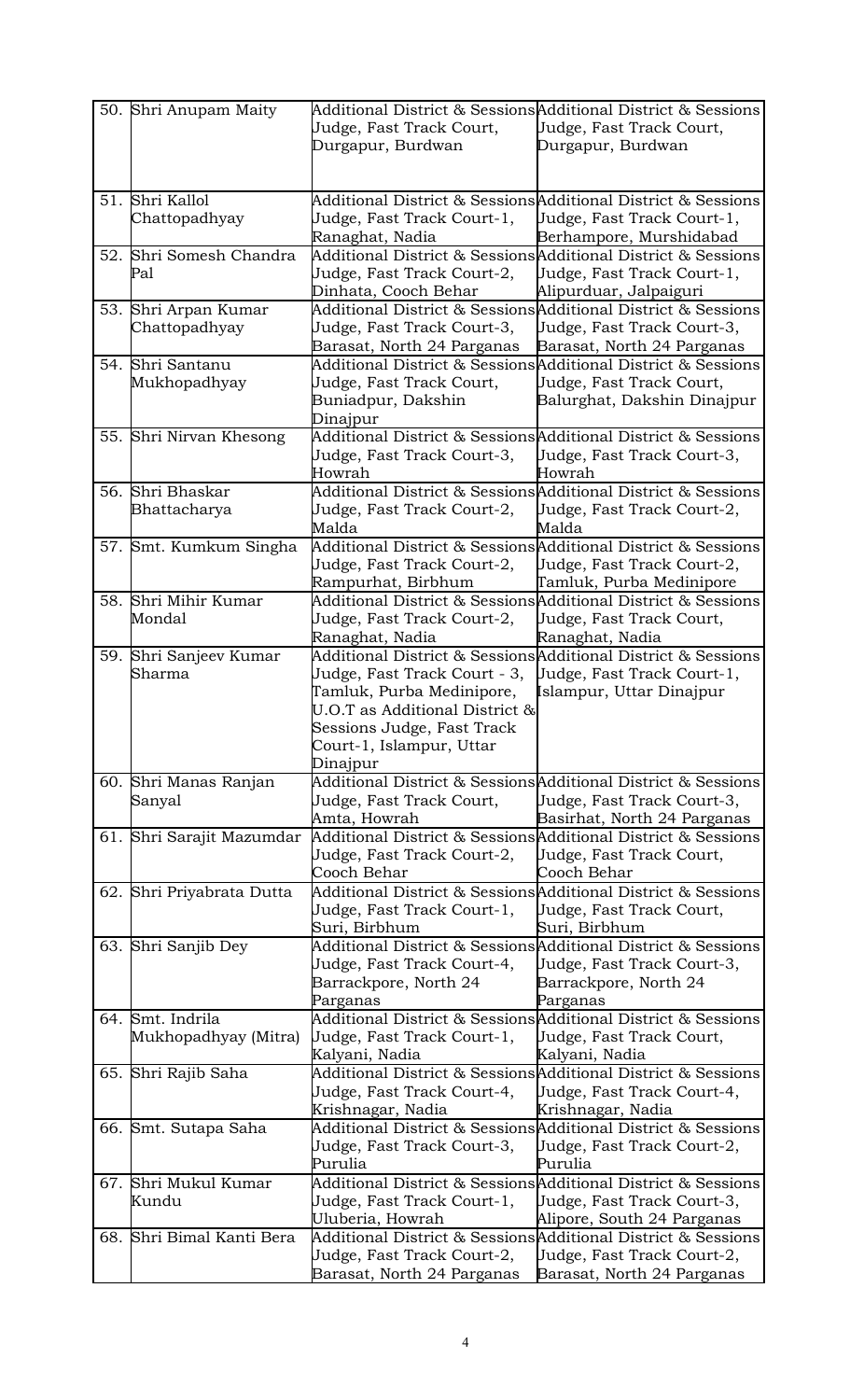|     | 69. Shri Paresh Chandra<br>Karmakar | Judge, Fast Track Court-3,<br>Barrackpore, North 24                        | Additional District & SessionsAdditional District & Sessions<br>Judge, Fast Track Court-2,<br>Barrackpore, North 24 |
|-----|-------------------------------------|----------------------------------------------------------------------------|---------------------------------------------------------------------------------------------------------------------|
|     | 70. Shri Sujay Sengupta             | Parganas                                                                   | Parganas<br>Additional District & Sessions Additional District & Sessions                                           |
|     |                                     | Judge, Fast Track Court-1,                                                 | Judge, Fast Track Court-1,                                                                                          |
|     |                                     | Barrackpore, North 24                                                      | Barrackpore, North 24                                                                                               |
|     |                                     | Parganas                                                                   | Parganas                                                                                                            |
|     | 71. Shri Mohitosh Dutta             |                                                                            | Additional District & Sessions Additional District & Sessions                                                       |
|     |                                     | Judge, Fast Track Court-5,                                                 | Judge, Fast Track Court-5,                                                                                          |
|     |                                     | Alipore, South 24 Parganas                                                 | Alipore, South 24 Parganas                                                                                          |
|     | 72. Shri Gopal Kumar                |                                                                            | Additional District & Sessions Additional District & Sessions                                                       |
|     | Dalmia                              | Judge, Fast Track Court-8,                                                 | Uudge, Fast Track Court-8,                                                                                          |
|     |                                     | Alipore, South 24 Parganas                                                 | Alipore, South 24 Parganas                                                                                          |
|     | 73. Smt. Sulagna Dostidar           |                                                                            | Additional District & SessionsAdditional District & Sessions                                                        |
|     |                                     | Judge, Fast Track Court,                                                   | Judge, Fast Track Court,                                                                                            |
|     |                                     | Bankura                                                                    | Bankura                                                                                                             |
|     | 74. Shri Debabrata                  |                                                                            | Additional District & Sessions Additional District & Sessions                                                       |
|     | Mukherjee                           | Judge, Fast Track Court-4,                                                 | Judge, Fast Track Court-1,                                                                                          |
|     | Smt. Madhumita Roy -                | Jalpaiguri<br>Additional District & SessionsAdditional District & Sessions | Howrah                                                                                                              |
| 75. |                                     |                                                                            |                                                                                                                     |
|     |                                     | Judge, Fast Track Court-2,<br>Lalbagh, Murshidabad                         | Judge, Fast Track Court-2,<br>Lalbagh, Murshidabad                                                                  |
|     | 76. Smt. Madhuchanda                | Additional District & SessionsAdditional District & Sessions               |                                                                                                                     |
|     | <b>Bose</b>                         | Judge, Fast Track Court-3,                                                 | Judge, Fast Track Court-2,                                                                                          |
|     |                                     | Bichar Bhawan, Calcutta                                                    | Bichar Bhawan, Calcutta                                                                                             |
|     | 77. Shri Samyajit                   |                                                                            | Additional District & Sessions Additional District & Sessions                                                       |
|     | Mukhopadhyay                        | Judge, Fast Track Court-2,                                                 | Judge, Fast Track Court,                                                                                            |
|     |                                     | Serampore, Hooghly                                                         | Siliguri, Darjeeling                                                                                                |
|     |                                     |                                                                            |                                                                                                                     |
|     | 78. Shri Chinmoy                    |                                                                            | Additional District & Sessions Additional District & Sessions                                                       |
|     | Chattopadhyay – II                  | Judge, Fast Track Court-1,                                                 | Uudge, Fast Track Court-1,                                                                                          |
|     |                                     | Kandi, Murshidabad                                                         | Kandi, Murshidabad                                                                                                  |
|     | 79. Shri Suberthi Sarkar            |                                                                            | Additional District & Sessions Additional District & Sessions                                                       |
|     |                                     | Judge, Fast Track Court-1,                                                 | Judge, Fast Track Court-1,                                                                                          |
|     |                                     | Siliguri, Darjeeling                                                       | Chinsurah, Hooghly                                                                                                  |
|     | 80. Mir Rashid Ali                  |                                                                            | Additional District & Sessions Additional District & Sessions                                                       |
|     |                                     | Judge, Fast Track Court-9,<br>Alipore, South 24 Parganas                   | Judge, Fast Track Court-1,<br>Alipore, South 24 Parganas                                                            |
|     | 81. Smt. Sumitra Roy                |                                                                            | Additional District & Sessions Additional District & Sessions                                                       |
|     |                                     | Judge, Fast Track Court-2,                                                 | Fast Track Court,<br>Judge,                                                                                         |
|     |                                     | Siliguri, Darjeeling                                                       | Serampore, Hooghly.                                                                                                 |
| 82. | Shri Subhasish Ghosal               |                                                                            | Additional District & Sessions Additional District & Sessions                                                       |
|     |                                     | Judge, Fast Track Court-3,                                                 | Judge, Fast Track Court-2,                                                                                          |
|     |                                     | Islampore, Uttar Dinajpur                                                  | Burdwan                                                                                                             |
|     |                                     |                                                                            | 83. Shri Sanjay Kumar Das Additional District & Sessions Additional District & Sessions                             |
|     |                                     | Judge, Fast Track Court-2,                                                 | Judge, Fast Track Court-2,                                                                                          |
|     |                                     | Asansol, Burdwan                                                           | Asansol, Burdwan                                                                                                    |
|     | 84. Shri Sukumar                    |                                                                            | Additional District & Sessions Additional District & Sessions                                                       |
|     | Sutradhar                           | Judge, Fast Track Court-1,                                                 | Uudge, Fast Track Court-1,                                                                                          |
|     |                                     | Sealdah, South 24 Parganas                                                 | Sealdah, South 24 Parganas                                                                                          |
|     | 85. Mr. Ataur Rahaman               |                                                                            | Additional District & Sessions Additional District & Sessions                                                       |
|     |                                     | Judge, Fast Track Court-2,                                                 | Judge, Fast Track Court-2,                                                                                          |
|     |                                     | Berhampore, Murshidabad                                                    | Berhampore, Murshidabad                                                                                             |
|     | 86. Shri Nilanjan Dey               |                                                                            | Additional District & Sessions Additional District & Sessions                                                       |
|     |                                     | Judge, Fast Track Court-3,<br>Alipore, South 24 Parganas                   | Uudge, Fast Track Court-2,<br>Bongaon, North 24 Parganas.                                                           |
|     | 87. Shri Prasad Kumar Roy           | Additional District & Sessions Additional District & Sessions              |                                                                                                                     |
|     |                                     | Judge, Fast Track Court,                                                   | Judge, Fast Track Court-1,                                                                                          |
|     |                                     | Bishnupur, Bankura                                                         | Purulia                                                                                                             |
|     |                                     |                                                                            |                                                                                                                     |
|     | 88. Shri Sudhir Kumar               |                                                                            | Additional District & SessionsAdditional District & Sessions                                                        |
|     |                                     | Judge, Fast Track Court-1,                                                 | Judge, Fast Track Court,                                                                                            |
|     |                                     | Rampurhat, Birbhum                                                         | Rampurhat, Birbhum                                                                                                  |
|     |                                     |                                                                            |                                                                                                                     |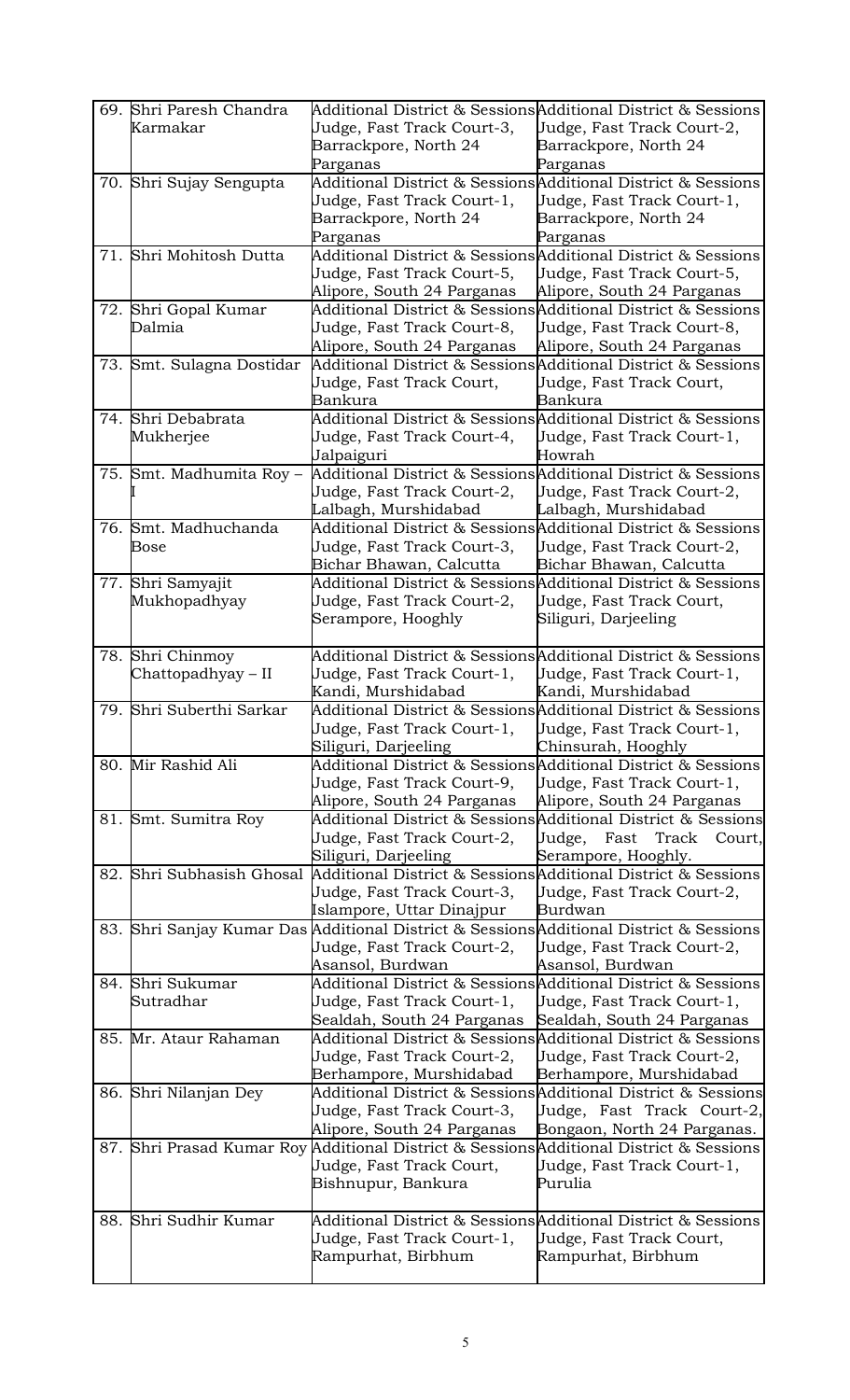| 89. Shri Manoj Kumar Rai    |                            | Additional District & Sessions Additional District & Sessions |
|-----------------------------|----------------------------|---------------------------------------------------------------|
|                             | Judge, Fast Track Court-1, | Uudge, Fast Track Court-1,                                    |
|                             | Paschim Medinipur          | Paschim Medinipur                                             |
| 90. Shri Narendra Nath      |                            | Additional District & Sessions Additional District & Sessions |
| Dasgupta                    | Judge, Fast Track Court-7, | Judge, Fast Track Court-4,                                    |
|                             | Bichar Bhawan, Calcutta    | Alipore, South 24 Parganas                                    |
| 91. Shri Jimut Bahan        |                            | Additional District & Sessions Additional District & Sessions |
| <b>Biswas</b>               | Judge, Fast Track Court-1, | Uudge, Fast Track Court-1,                                    |
|                             | Malda                      | Malda                                                         |
|                             |                            |                                                               |
| 92. Smt. Rajashree Basu     |                            | Additional District & Sessions Additional District & Sessions |
| Adhikary                    | Judge, Fast Track Court-1, | Uudge, Fast Track Court-2,                                    |
|                             | Purulia                    | Paschim Medinipur                                             |
| 93. Shri Prasanta Kumar     |                            | Additional District & SessionsAdditional District & Sessions  |
| Sil                         | Judge, Fast Track Court-2, | Judge, Fast Track Court-6,                                    |
|                             | Uluberia, Howrah           | Alipore, South 24 Parganas                                    |
| 94. Shri Nandan Deb         |                            | Additional District & Sessions Additional District & Sessions |
|                             |                            | Judge, Fast Track Court-1,                                    |
| Barman                      | Judge, Fast Track Court-2, |                                                               |
|                             | Barrackpore, North 24      | Barasat, North 24 Parganas                                    |
|                             | Parganas                   |                                                               |
|                             |                            |                                                               |
| 95. Shri Abhijit De         |                            | Additional District & Sessions Additional District & Sessions |
|                             | Judge, Fast Track Court,   | Uudge, Fast Track Court,                                      |
|                             | Dubrajpur, Birbhum         | Dubrajpur, Birbhum                                            |
| 96. Mr. Masuk Hossain       |                            | Additional District & Sessions Additional District & Sessions |
| Khan                        | Judge, Fast Track Court-1, | Judge, Fast Track Court,                                      |
|                             | Chandannagar, Hooghly      | Chandannagar, Hooghly                                         |
| 97. Smt. Ashima Pal         |                            | Additional District & Sessions Additional District & Sessions |
|                             |                            | Judge, Fast Track Court, Mal,Uudge,  Fast  Track  Court-2,    |
|                             | Jalpaiguri                 | Jalpaiguri.                                                   |
| 98. Shri Raja Chatterjee    |                            | Additional District & Sessions Additional District & Sessions |
|                             | Judge, Fast Track Court-4, | Judge, Fast Track Court-3,                                    |
|                             | Paschim Medinipur          | Paschim Medinipur                                             |
| 99. Smt. Sonali Nandy       |                            | Additional District & Sessions Additional District & Sessions |
| Chakraborty                 | Judge, Fast Track Court-1, | Judge, Fast Track Court,                                      |
|                             | Haldia, Purba Medinipur    | Haldia, Purba Medinipur                                       |
| 100. Shri Tapas Chandra     |                            | Additional District & Sessions Additional District & Sessions |
| Das                         | Judge, Fast Track Court-1, | Judge, Fast Track Court-1,                                    |
|                             | Bongaon, North 24 Parganas | Bongaon, North 24 Parganas                                    |
| 101. Mr. Jahangir Kabir     |                            | Additional District & SessionsAdditional District & Sessions  |
|                             | Judge, Fast Track Court-2, | Judge, Fast Track Court-2,                                    |
|                             | Islampur, Uttar Dinajpur   | Islampur, Uttar Dinajpur                                      |
| 102. Shri Bibhas Chatterjee |                            | Additional District & SessionsAdditional District & Sessions  |
|                             | Judge, Fast Track Court-2, | Uudge, Fast Track Court-2,                                    |
|                             | Diamond Harbour, South 24  | Diamond Harbour, South 24                                     |
|                             | Parganas                   | Parganas                                                      |
| 103. Sk. Md. Reza           |                            | Additional District & Sessions Additional District & Sessions |
|                             | Judge, Fast Track Court-3, | Judge, Fast Track Court-1,                                    |
|                             | Lalbagh, Murshidabad       | Lalbagh, Murshidabad                                          |
| 104. Smt. Malati Karmakar   |                            | Additional District & Sessions Additional District & Sessions |
|                             | Judge, Fast Track Court-2, | Uudge, Fast Track Court-2,                                    |
|                             | Chinsurah, Hooghly         | Chinsurah, Hooghly                                            |
| 105. Shri Ashutosh Sarkar   |                            | Additional District & Sessions Additional District & Sessions |
|                             | Judge, Fast Track Court-5, | Judge, Fast Track Court-4,                                    |
|                             | Barrackpore, North 24      | Barrackpore, North 24                                         |
|                             | Parganas                   | Parganas                                                      |
| 106. Shri Uttam Kumar       |                            | Additional District & Sessions Additional District & Sessions |
| Nandy                       | Judge, Fast Track Court-1, | Judge, Fast Track Court-1,                                    |
|                             | Krishnagar, Nadia          | Krishnagar, Nadia                                             |
| 107. Shri Somesh Prasad     |                            | Additional District & SessionsAdditional District & Sessions  |
| Sinha                       | Judge, Fast Track Court,   | Judge, Fast Track Court-2,                                    |
|                             | Bolpur, Birbhum            | Jangipur, Murshidabad                                         |
| 108. Shri Suresh            |                            | Additional District & Sessions Additional District & Sessions |
| Biswakarma                  | Judge, Fast Track Court-4, | Judge, Fast Track Court-4,                                    |
|                             | Barasat, North 24 Parganas | Barasat, North 24 Parganas                                    |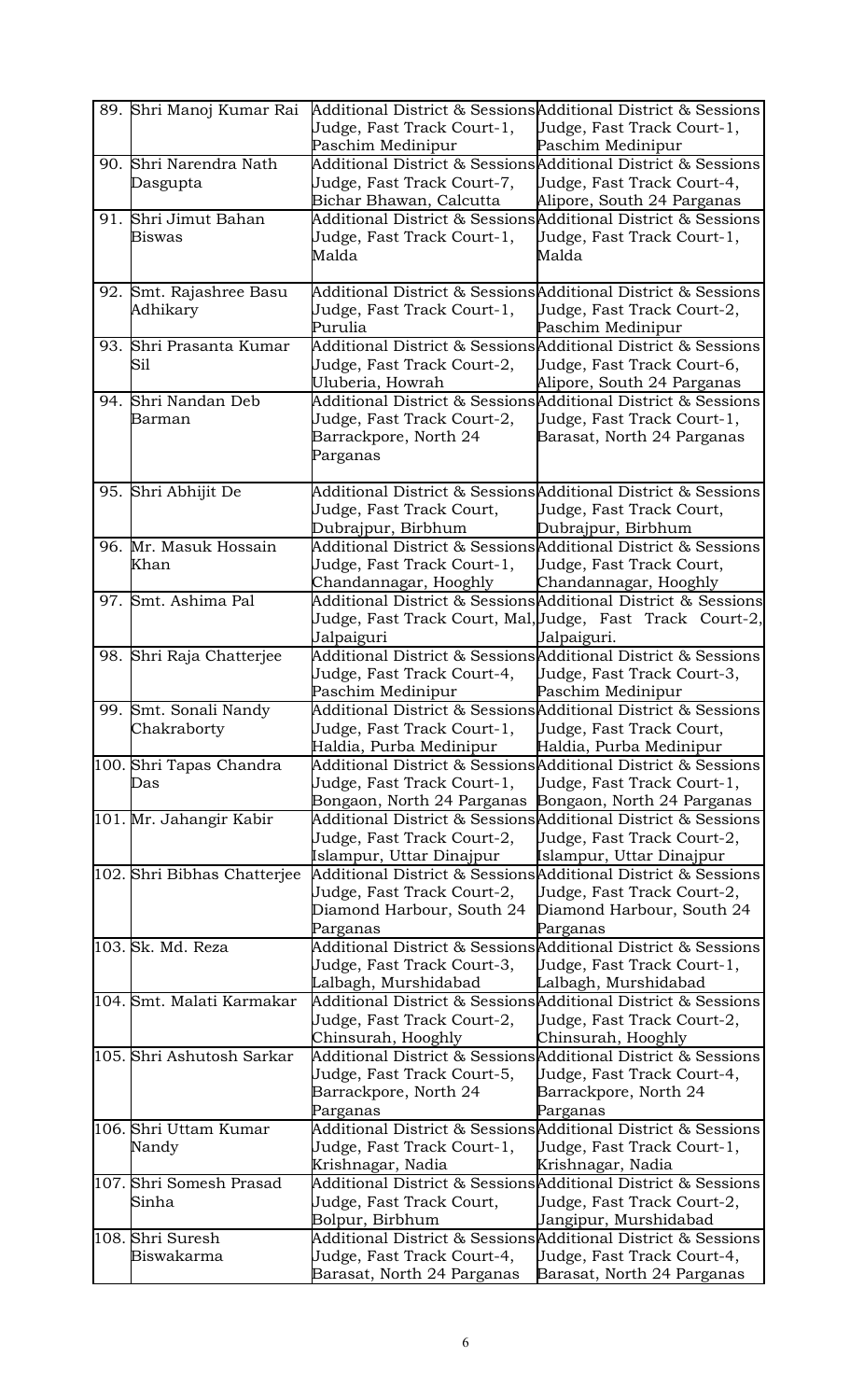| $ 109.$ Smt. Suprana Roy – I         | Judge, Fast Track Court-2,<br>Baruipur, South 24 Parganas Baruipur, South 24 Parganas                   | Additional District & Sessions Additional District & Sessions<br>Uudge, Fast Track Court,                                                       |
|--------------------------------------|---------------------------------------------------------------------------------------------------------|-------------------------------------------------------------------------------------------------------------------------------------------------|
| 110. Shri Akhilesh Kumar<br>Pandey   | Judge, Fast Track Court,<br>Kalna, Burdwan                                                              | Additional District & Sessions Additional District & Sessions<br>Judge, Fast Track Court,<br>Kalna, Burdwan                                     |
| 111. Shri Jeetendra Gupta            | Judge, Fast Track Court-6,<br>Barrackpore, North 24<br>Parganas                                         | Additional District & Sessions Additional District & Sessions<br>Judge, Fast Track Court-5,<br>Barasat, North 24 Parganas                       |
| 112. Shri Utpal Mishra               | Judge, Fast Track Court-3,<br>Contai, Purba Medinipur                                                   | Additional District & Sessions Additional District & Sessions<br>Uudge, Fast Track Court-2,<br>Contai, Purba Medinipur                          |
| 113. Shri Tapan Kumar<br>Mondal      | Judge, Fast Track Court-1,<br>Raigunj, Uttar Dinajpur                                                   | Additional District & SessionsAdditional District & Sessions<br>Judge, Fast Track Court-1,<br>Raigunj, Uttar Dinajpur                           |
| 114. Shri Anirban Das                | Judge, Fast Track Court-2,<br>Raigunj, Uttar Dinajpur                                                   | Additional District & SessionsAdditional District & Sessions<br>Judge, Fast Track Court-7,<br>Alipore, South 24 Parganas                        |
| 115. Shri Chinmoy<br>Chattopadhyay-I | Judge, Fast Track Court-1,<br>Tamluk, Purba Medinipur                                                   | Additional District & SessionsAdditional District & Sessions<br>Uudge, Fast Track Court-1,<br>Tamluk, Purba Medinipur                           |
| 116. Shri Sailendra Kumar<br>Singh   | Judge, Fast Track Court-1,<br>Jangipur, Murshidabad                                                     | Additional District & Sessions Additional District & Sessions<br>Uudge, Fast Track Court-1,<br>Jangipur, Murshidabad                            |
| 117. Shri Bibhuti Narayan<br>Singh   | Judge, Fast Track Court-3,<br>Berhampore, Murshidabad                                                   | Additional District & SessionsAdditional District & Sessions<br>Judge, Fast Track Court-3,<br>Berhampore, Murshidabad                           |
| 118. Syed Neyazuddin Azad            | Additional District & Sessions District & Sessions Judge,<br>Judge, Fast Track Court,<br>Katwa, Burdwan | Fast Track Court, Katwa,<br>Burdwan                                                                                                             |
| 19. Shri Bibhuti Khesong             | Judge, Fast Track Court-9,<br>Bichar Bhawan, Calcutta                                                   | Additional District & Sessions Additional District & Sessions<br>Judge, Fast Track Court-2,<br>Raigunj, Uttar Dinajpur                          |
| 120. Smt. Anita Mathur               | Judge, Fast Track Court-3,<br>Sealdah, South 24 Parganas                                                | Additional District & SessionsAdditional District & Sessions<br>Uudge, Fast Track Court-2,<br>Sealdah, South 24 Parganas                        |
| 121. Shri Shyam Sundar<br>Das        | Judge, Fast Track Court-3,<br>Krishnagar, Nadia                                                         | Additional District & Sessions Additional District & Sessions<br>Uudge, Fast Track Court-3,<br>Krishnagar, Nadia                                |
| 122. Shri Subhra<br>Bandyopadhyay    | Judge, Fast Track Court-2,<br>Howrah                                                                    | Additional District & SessionsAdditional District & Sessions<br>Uudge, Fast Track Court-2,<br>Howrah                                            |
| 123. Shri Arghadeb Khan              | Judge, Fast Track Court-1,<br>Diamond Harbour, South 24<br>Parganas                                     | Additional District & Sessions Additional District & Sessions<br>Judge, Fast Track Court-1,<br>Diamond Harbour, South 24<br>Parganas            |
|                                      | Judge, Fast Track Court-3,<br>Burwan                                                                    | 124. Shri Jyotirmoy ChandraAdditional District & SessionsAdditional District & Sessions<br>Uudge, Fast Track Court-2,<br>Alipurduar, Jalpaiguri |
| 125. Smt. Sujata Kharga              | Judge, Fast Track Court-2,<br>Basirhat, North 24 Parganas                                               | Additional District & Sessions Additional District & Sessions<br>Judge, Fast Track Court-2,<br>Bashirhat, North 24 Parganas                     |
| 126. Shri Diptendra Nath<br>Mitra    | Judge, Fast Track Court-2,<br>Suri, Birbhum                                                             | Additional District & Sessions Additional District & Sessions<br>Judge, Fast Track Court-1,<br>Contai, Purba Medinipur                          |
| 127. Yasmin Ahmed                    | Judge, Fast Track Court-4,<br>Diamond Harbour, South 24<br>Parganas                                     | Additional District & Sessions Additional District & Sessions<br>Uudge, Fast Track Court-4,<br>Diamond Harbour, South 24<br>Parganas            |
| 128. Shri Aloke Kumar<br>Chowdhury   | Judge, Fast Track Court-1,<br>Bichar Bhawan, Calcutta                                                   | Additional District & SessionsAdditional District & Sessions<br>Uudge, Fast Track Court-1,<br>Bichar Bhawan, Calcutta                           |